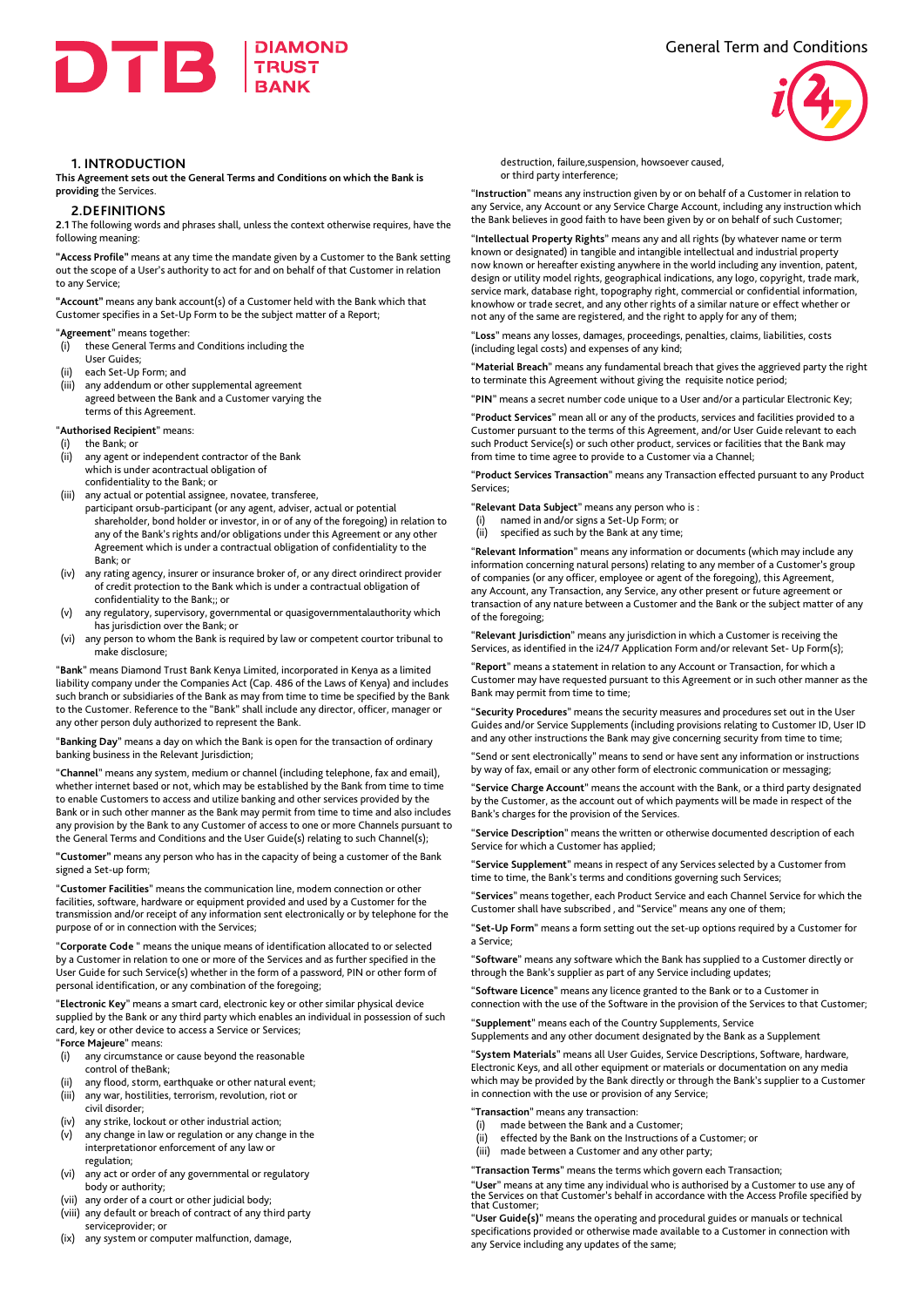"**User ID**" means the unique means of identification allocated to, or selected by a User in relation to one or more of the Services (and as further specified in the User Guide(s) whether in the form of a password, PIN or other form of personal identification or any combination of any of them; and

"**Website**" means in the context of any Report and/or Services made available to the Customer through the internet, the internet platform and/or website through or on which any such Report and/or Service is so provided.

**2.2** In this Agreement:

- (a) save as otherwise expressly provided, a reference to:
- (i) any party hereto shall where relevant be deemed to be references toor to include, as appropriate, their respective successors or permitted assigns;
- (ii) a clause, paragraph, supplement or schedule is a reference to aclause, paragraph, supplement or schedule of or to this Agreement;
- (iii) this Agreement (including any supplement), any agreement, document or instrument is a reference to this Agreement (including any supplement), document or instrument as amended, novated or supplemented from time to time;
- (iv) "person" shall include a body of persons, corporate or incorporate;
- (v) "writing" shall include telex, e-mail and fax transmission legibly received and "written" has a corresponding meaning;
- (vi) a provision of law is a reference to that provision as amended orreenacted; and (vii) "including" shall not be interpreted narrowly but shall be interpreted to mean "including without limitation" or "including without prejudice to the foregoing";

 (b) clause and schedule headings are for ease of reference only and shallnot affect the meaning of the relevant clause or schedule; and

 (c) words denoting the singular include the plural and vice versa, andwords denoting any gender include all genders.

## **3. BANK'S RESPONSIBILITIES**

**3.1** The Bank shall use all reasonable care and skill in providing the Services. **3.2** The Bank shall:

(a) use all reasonable endeavours to ensure that each Channel operatesas described in the relevant User Guide:

(b) if any Channel is interfered with or unavailable for any reason, useall reasonable endeavours to re-establish that Channel as soon as practicable, or at the Bank's option, provide alternative facilities; and (c) take all reasonable measures to prevent unauthorised access to any Channel

# **4. CUSTOMER'S RESPONSIBILITIES**

## **4.1** Each Customer shall comply with:

 (a) all terms of this Agreement (including any procedures referred to inany User Guide);

 (b) any instruction or request (whether in written, oral or electronicform) issued by the Bank to such Customer from time to time in relation to any operational or technical matters or generally in relation to the Services; and

 (c) all laws and regulations of any jurisdiction which apply to suchCustomer's use of the Services.

# **4.2** Each Customer shall:

 (a) keep the System Materials, the Customer Facilities, Corporate CodeUser ID and all information relating to the Services secure and confidential and not allow any person (other than employees, Users, contractors and agents authorised by such Customer) to have access to them;

#### (b) comply with the Security Procedures;

 (c) inform the Bank immediately or in such other manner specified inthe User Guides or by such other means as the Bank may specify from time to time in the event that such Customer has at any time reason to believe that:

- (i) any System Materials, Corporate Code or User ID is or may have beenmisused or lost or is or may be known to, or in the possession of, any person not authorised to know the same; and/or
- (ii) unauthorised use of any System Materials, Corporate Code or UserID has or may have occurred or may occur;

(d) provide the Bank with all reasonable assistance and information toenable the Bank to take appropriate action in relation to matters referred to in (c) above, including any action to involve the relevant authorities; and

(e) assist the Bank as requested from time to time to make such securitychecks in relation to the Services as the Bank may consider necessary.

**4.3** To the extent that any Software is provided by the Bank to any Customer in connection with the provision of the Services, the Bank hereby grants to such Customer a revocable, royalty-free, nonexclusive, nontransferable licence to use such Software only in relation to the Services.

**4.4** Each Customer acknowledges that the logos, copyright, trade marks, service marks and all other Intellectual Property Rights in the System Materials or displayed on any Website shall at all times remain vested in the Bank, or if the terms of any contract that the Bank has with any licensor or other person otherwise specify, in such licensor or other person.

#### **4.5** No Customer shall:

 (a) decompile, adapt, modify, reverse engineer or make any copies(including back up copies) of any Software, or tamper or interfere with or modify any other System Materials, or any component of such System Materials, or any information stored on any SystemMaterials; or

 (b) sell or otherwise transfer, assign or sub-licence any System Materials to, or share their use with, any third party or copy them without the Bank's prior written consent. **4.6** Each Customer shall:

 (a) take all reasonable measures to prevent data or software corruptingdevices entering its and the Bank's systems;

(b) inform the Bank as soon as possible if such Customer (or any User,agent or

 contractor of the Customer) becomes aware of any failure, delay, malfunction, virus, programming error or error in the Services or any suspected fault and assist the Bank in any remedial steps proposed; and

 (c) procure and maintain and, if necessary, upgrade, at such Customer'sexpense, such hardware, software and systems of its own Customer Facilities as may be specified in any User Guide or by the Bank from time to time as being necessary for the utilisation of the Services and to ensure that such Customer Facilities meet the requirements of the relevant User Guides.

**4.7** Each Customer acknowledges that it is aware of and accepts the risks associated with issuing instructions via email, fax and/or any other forms of electronic communication as Channels (including, without limitation, the risks of delay, non-receipt and third party interception and/or interference with any information). In particular the Customer acknowledges the following risks and shall, to the exclusion of the Bank, take such precautions as may be necessary to control and or mitigate the same:

 (a) The Bank does neither provide unrestricted access to the respectiveServices nor is it able to assure the unrestricted utilisation thereof. Likewise, the Bank does not assure the unrestricted operational readiness or security of the Internet.

(b) Insufficient system knowledge and inadequate security precautionsby the Customer or any User may facilitate unauthorised access (e.g. inadequately protected storage of data on the hard disk, data transfers, monitor radiation, etc.). The Customer shall be solely responsible for informing itself and every User about the necessary security precautions in detail, and adhering thereto.

 (c) There is a latent risk of a third party secretly being able to obtainaccess to the Customer Facilities while the same is connected to the Internet.

 (d) There is always a risk of viruses spreading to the Customer Facilitiesas a result of the use of the Internet, networks or electronic data carriers. So-called virus scanners (anti-viruses) may be able to help the security precautions of the Customer, and the deployment thereof is strongly recommended by the Bank.

 (e) The use of unlicensed software or software from untrustworthysources increases risks and it is therefore important that the Customer works only with licensed software obtained from trustworthy sources.

**4.8** Each Customer acknowledges that it is responsible for satisfying itself of the adequacy and enforceability of contracts and agreements concluded by means of emails or any other forms of electronic communication and to inform itself of all legal risks associated with such contracts and agreements.

**4.9** Each Customer shall notify all relevant employees, Users, agents and contractors of, and ensure that each of them complies, with the terms of this Agreement.

4.10 Each Customer confirms that any person identified as a User in a SetUp Form is authorised by such Customer to act on its behalf.

**4.11** Each Customer warrants the accuracy of any information supplied to the Bank including, without limitation, any information concerning Users, and agrees that such Customer shall promptly inform the Bank of any variations or amendments to such information from time to time.

**4.12** In relation to any Electronic Key, Corporate Code or User ID, which a Customer has authorised to be used for and on its behalf, each Customer acknowledges and confirms that:

 (a) such Customer is responsible for and accepts all risks associatedwith the delivery by the Bank to such Customer of the Electronic Key, Corporate Code and/or User ID, from the time the foregoing leaves the physical custody of the Bank or the Bank transfers control of the same to such Customer (as applicable), and such Customer is responsible for the continuing safekeeping of the same thereafter;

 (b) any individual, (whether or not he or she is a User) who utilises suchElectronic Keys, Corporate Code or User ID shall be deemed to be authorised by such Customer in accordance with the Access Profile associated with the particular Electronic Key, Customer ID, User ID or Digital Certificate; and

 (c) in relation to any Channel where Transactions initiated by a Userare automatically processed by the Bank's systems, then notwithstanding the receipt by the Bank of any Instruction to suspend or revoke any Electronic Key, Corporate Code or User ID in relation to any User, any Transactions initiated by such User shall continue to bind the Customer until such time as his or her Electronic Key, Corporate code or User ID is disabled by or within the Bank's systems.

**4.13** Where a Customer is acting on behalf of a third party (whether as agent or intermediary or otherwise), such Customer hereby represents and warrants to and for the benefit of the Bank that:

 (a) it has performed any lawfully requisite appropriate know-yourcustomer and other anti-money laundering due diligence on such third party (including, but not limited to, verification of the identity of such third party, its source of funds and the nature of such third party's transactions) in accordance with its own internal policies and all relevant local laws and regulations, and is satisfied with the results of such due diligence;

 (b) it will continue to perform ongoing due diligence on such third partysuch that all know-your-customer data remains up to date; and

 (c) it has the appropriate processes in place to detect and report anysuspicious activity involving such third party.

# **5. INSTRUCTIONS FROM CUSTOMERS**

#### **5.1** With regard to each Instruction:

 (a) provided all Security Procedures appear to be complied with and nobreach is evidenced, the Bank will be entitled to act on all Instructions even when they are inconsistent with other Instructions. An Instruction once issued is irrevocable;

 (b) if requested by a Customer, the Bank will use such endeavours as arein its sole opinion reasonable to cancel a Transaction, or to stop further processing of the Transaction but shall have no liability for any failure to do so and if so cancelled the Customer shall keep the Bank fully indemnified in respect thereof;

(c) the Bank may act on any Instructions even if it does not contain allof the information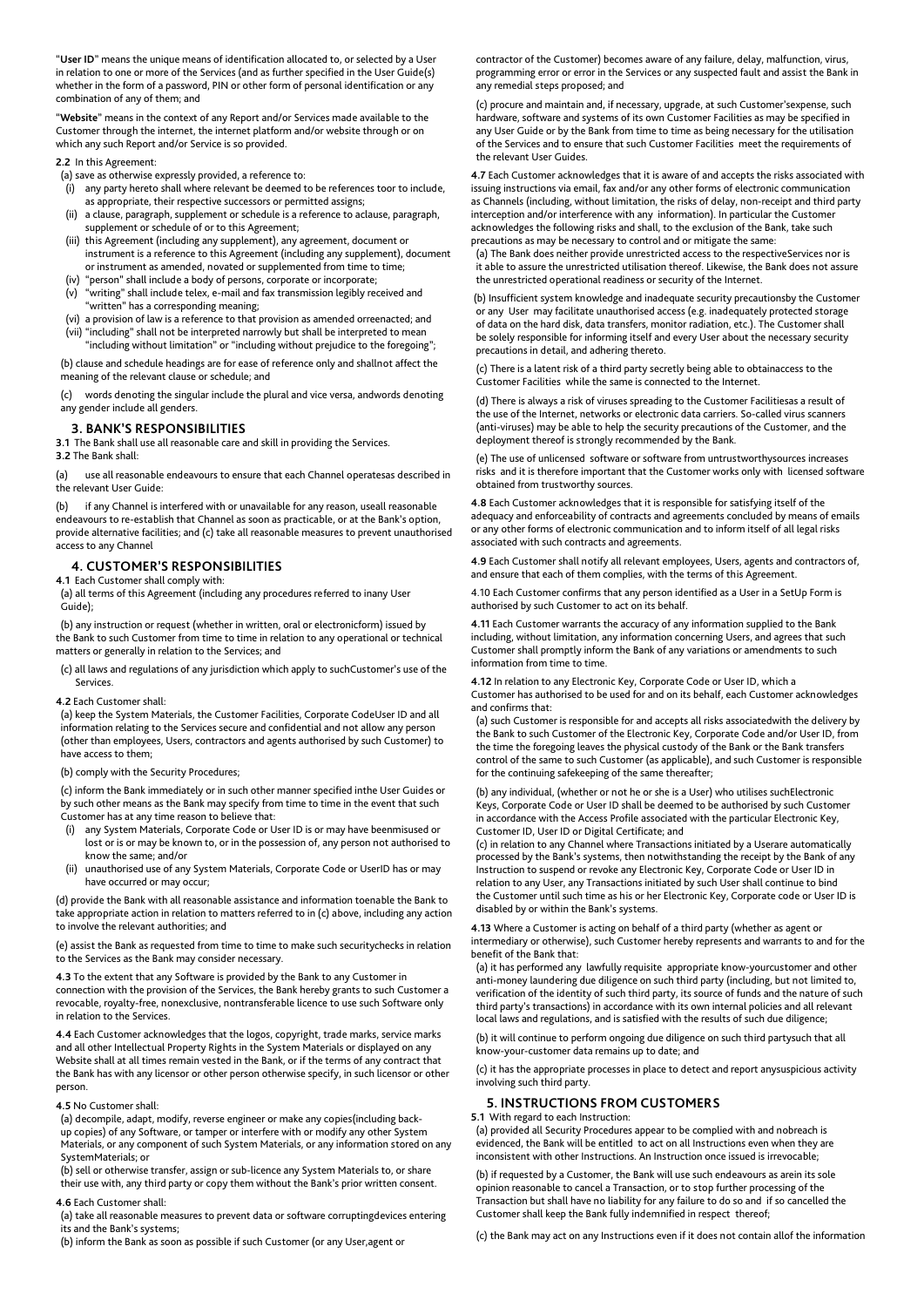required by the relevant Service or is otherwise incomplete or ambiguous if the Bank reasonably believes that the Bank can correct the incomplete or ambiguous information in the Instruction without reference to the Customer and in doing so the Bank shall have no further liability to the Customer;

 (d) the Bank may refuse to act on any Instructions if in the Bank'sopinion there is a prima facie reason or reasonable ground for doing so;

(e) the Bank is not under any obligation to accept or act on any Instructions if this would require any action by or information from the Bank when it is not a Banking Day or would cause a breach of any other existing agreement between the Bank and the Customer; and

 (f) for the purposes of carrying out any Instruction, each Customerauthorises the Bank to transmit payment instruction on its behalf and to act for these purposes as an instructing financial institution. Each Customer acknowledges that the Bank will be acting as its agent for the purpose of transmitting or procuring the transmission of any such instructions and the Bank or third party being the recipient of any such instructions shall be authorised and entitled to act on them as if they have been given directly by the Customer to such recipient.

**5.2** Where a Customer issues instructions through a Channel, the Bank may act on any Instruction or otherwise rely upon any other communication from such Customer (or purporting to be from such Customer) and made via such Channels without enquiry as to the identity or authority of the person giving (or purporting to give) such Instruction or other communication, or the authenticity of such Instruction or other communication, and may treat the same as fully authorised by such Customer and binding on such Customer.

## **5.3** Each Customer agrees that:

 (a) the Bank is authorised to record all telephone conversations between such Customer and the Bank in writing or by tape or other means as the Bank may determine and, subject to the provisions of applicable law, such Customer agrees that any such recording or transcript may be used in resolving any dispute between the Bank and such Customer;

 (b) where any Instruction is given by email/fax followed by delivery of the original Instruction, the Customer shall ensure that the fact that the same had previously been given by email/fax and the date of the email/fax shall have been annotated on the original copy. In the absence of such annotation, each Customer agrees that the Bank shall not be liable for any consequences including (without limitation), in the case of payment Instructions, any Loss arising from any duplication of payment or fund transfer; and

 (c) as between the Bank and a Customer, and in the absence of manifesterror, the Bank's records (whether in paper, electronic, data or other form) of each Instruction, Report or other communication shall in the absence of proof to the contrary be prima facie evidence of the fact of receipt or non-receipt, or the contents of such Instruction, Report or other communication.

#### **6. REPORTS**

**6.1** Each Customer may request for one or more Reports in relation to any of its Accounts or Transactions.

**6.2** Subject to clause 3.1, each Report is produced by the Bank and provided to a Customer based on requests made by that Custome

**6.3** Each Report shall be deemed to be a notice sent by the Bank and only to contain information as of and up to the time of issue of the Report.

**6.4** The Bank shall not be obliged to ensure, verify or obtain confirmation of the receipt of any Report by any person.

### **7. LIABILITY**

**7.1** Save as a result of fraud by the Bank, the Bank shall not be responsible or liable in any circumstances for:

 (a) any loss of profit, revenue, anticipated savings, business, contractsor goodwill or similar loss (whether direct, indirect or consequential) suffered by a Customer;

 (b)any indirect or consequential Loss suffered or incurred by a Customer for any reason whatsoever even if such Loss was reasonably foreseeable or the Bank had been advised of the possibility of such Loss; or

 (c) any direct Loss suffered or incurred by a Customer unless such directLoss (excluding the losses set out in sub-clause (a) above) are the direct result of the Bank's gross negligence or wilful misconduct.

**7.2** Notwithstanding clause 7.1, the Bank shall not be responsible or liable for any Loss suffered or incurred by a Customer (including direct, indirect and consequential Loss even if the Bank knew such Customer could incur them) arising in connection with:

 (a) any circumstances outside the Bank's knowledge including anyunforeseeable acts or omissions or negligent acts on the part of the Bank's service providers, contractors or agents;

 (b) any error, failure, interruption, delay or non-availability of services,goods, software, communication and other networks or information (including information contained in any Report) supplied to the Bank or any Customer by a third party, or controlled by a third party or that such Customer uses in connection with any Service;

(c) any Customer entering into any Transaction with any third partyvia any Channel;

 (d) the Bank acting, or failing or refusing to act, upon any Instructionsent by telephone, fax, e-mail or other electronic communication or electronic message

 (e) any laws or regulations of countries where Transactions are settledor cleared where any negotiable instrument or receivable is collected, or any exchange control restrictions which are imposed from time to time, unless caused by the Bank's own breach of such laws and regulations;

 (f) any computer viruses, trojan horses, worms, logic software, otherbombs or similar programs or routines (including hacking);

(g) any unauthorised access to any Channel Service by a third partyusing any Electronic

## Key, Corporate Code , User ID

(h) any misuse by any Customer of any Website or Channel;

(i) any Force Majeure event; or

(j) any change in currency exchange rates.

For the avoidance of doubt, any other limitation of liability contained in any supplemental agreement shall be in addition to and shall not derogate from the above.

**7.3** Whilst the Bank shall use all reasonable endeavours to ensure that any financial information available through any Channel Service is accurate when initially made available, the Bank does not guarantee the accuracy of such financial information at any time. In particular, the Bank shall not be liable for any Loss incurred or damage suffered by any Customer by reason or in consequence of such Customer using such financial information which is not up to date.

**7.4** Save as otherwise provided in this Agreement, all terms, conditions and warranties implied by law regarding the quality or fitness for purpose of the Services or the System Materials are excluded to the fullest extent permitted by applicable law.

**7.5** Each Customer agrees that it shall not bring any claim against the Bank under this Agreement or otherwise in connection with any Service or any ancillary service (and hereby waives its rights to do so) unless it has notified the Bank in writing of its intention to do so within six months after such Customer has become aware of the material facts on which the claim is based.

**7.6** Without prejudice to clauses 7.1 to 7.5, the Bank's total liability to each Customer for any claim arising from or in connection with a Service shall be limited to the total amount of service charges paid by the Customer for the particular transaction for which the Loss or damage gave rise to such claim

#### 8. SERVICE CHARGES

**8.1** Each Customer shall pay service tariffs, fees and charges (including any cancellation fees or termination charges and any tax) to the Bank for the provision of the Services and for any System Materials provided or licensed by the Bank to the Customer in accordance with the relevant Set-Up Form(s)

**8.2** The Bank is authorised to debit each Customer's Service Charge Account or any other account with the Bank or third party with the Bank's service tariffs, fees and charges (including any tax) from time to time.

#### **9. INDEMNITY**

9.1 Each Customer shall indemnify the Bank on demand against all Loss which the Bank may suffer arising from or in connection with the provision of any Service including any Loss resulting from:

(a) any breach by such Customer of its obligations under this Agreement;

 (b) the Bank acting on such Customer's Instructions (including stoppayment Instructions); or

 (c) the use or misuse of the System Materials by such Customer,including the unauthorised sale or transfer or sharing of any of the System Materials or the posting of any material on any Website which infringes the rights, including Intellectual Property Rights, of any third party, save to the extent that such Loss is the direct result of the Bank's negligence, wilful misconduct or fraud.

## **10. NOTICES**

**10.1** The address, fax number and e-mail address of each party for any notice, communication or document to be made or delivered under or in connection with this Agreement will be that which is notified to the other party in writing and any substitute address, fax number or e-mail address will only become effective on reasonable advance written notice.

**10.2** Any notice or other communication delivered or made by the Bank to a Customer under or in connection with this Agreement or any Service shall, unless expressly otherwise specified, be in writing (which shall include in electronic form) and shall be effective:

 (a) if by way of letter, when it has been delivered by hand at therelevant address or five Banking Days after being posted to a Customer; or

 (b) if transmitted by fax, at the time of transmission ( a fax transmissionreport that the fax has been transmitted to the addressee shall be proof of service); or (c) if by e-mail, at the time of dispatch of the e-mail.

 10.3 Any notice or communication to be delivered or made to the Bank will be effective only when actually received by the Bank in legible form and then only if it is expressly marked for the attention of the department or officer identified by the Bank (or any substitute department or officer as the Bank may notify).

## **11. DISCLOSURE OF DATA AND DATA PROTECTION**

**11.1** Subject to clauses 11.2 and 11.3, the Bank will treat all Relevant Information as confidential.

**11.2** Without prejudice to any right of the Bank to disclose information as provided by general law or applicable legislation or regulation, each Customer agrees that the Bank may disclose any Relevant Information to any Authorised Recipient regardless of the country or territory in which such Authorised Recipient is located.

**11.3** This clause 11 is not, and will not be deemed to constitute, an express or implied agreement by the Bank with any Customer for a higher degree of confidentiality than that which may be prescribed by the laws of the Relevant Jurisdiction.

11.4 Each Customer shall notify each Relevant Data Subject that the Bank may from time to time collect and hold information relating to that Relevant Data Subject and will obtain the consent of that Relevant Data Subject for the Bank's use of such information in the course of its relationship with such Customer or for any other reasonable purpose notified by the Bank at any time.

## **12. TERMINATION AND VARIATION**

**12.1** Without prejudice to clause 12.2, either the Bank or a Customer may terminate the whole or any part of the Services provided to such Customer or all or any part of this Agreement by giving to the other party 30 days' prior written notice.